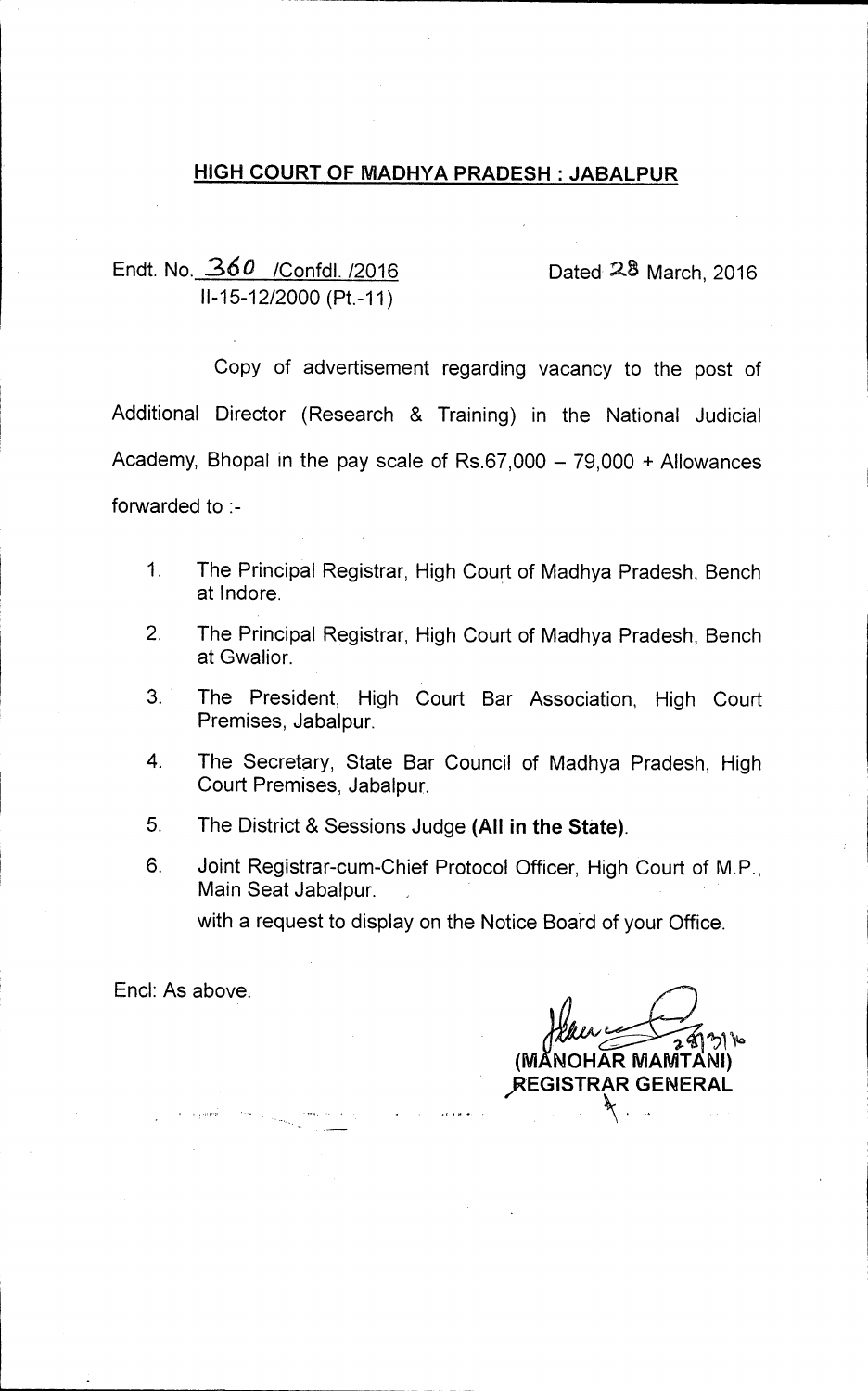# NATIONAL JUDICIAL ACADEMY

*Subject Advertisement* for *the post of Additional Director(Research and Training), NJA, Bhopal* 

National Judicial Academy is an independent society, established in 1993 under the Societies Registration Act, 1860. The Hon'ble Chief Justice of India is the Chairman of the General Body of NJA as well as the Chairman of the Governing Council, the Executive Committee and the Academic Council of NJA. NJA is fully i funded by the Government of India. The Additional Director (Research and Training) is appointed by the Chairman, the Honible the Chief Justice of India. I

The mandate of the academy is to strengthen the Administration of Justice through Judicial Education, Research and Policy Development. 1

Applications are invited from eligible Indian Citizens for appointment to the post of Additional Director (Research and Training), National Judicial Academy, Bhopal. The recruitment and conditions of service to the post of Additional Director (Research and Training) National Judicial Academy, is regulated by the National Judicial Academy (Recruitment, Salary, Allowances and other Conditions of Service of Additional Director) Rules, 2015. The qualifications, term of office, salary & allowances for the post of Additional Director(Research and Training), NJA are given below :-

#### **Qualifications**  $\textcircled{\scriptsize{1}}$

Ŝ

A person shall not be qualified for appointment as an Additional Director (Research and Training), unless he -

(a) is a citizen of India and

 $_{\Gamma^*}$ . (b) is a distinguished academician with teaching experience of not less than fifteen years including experience' as Professor of Law of not less than five years and has published research articles on the subjects related to law.